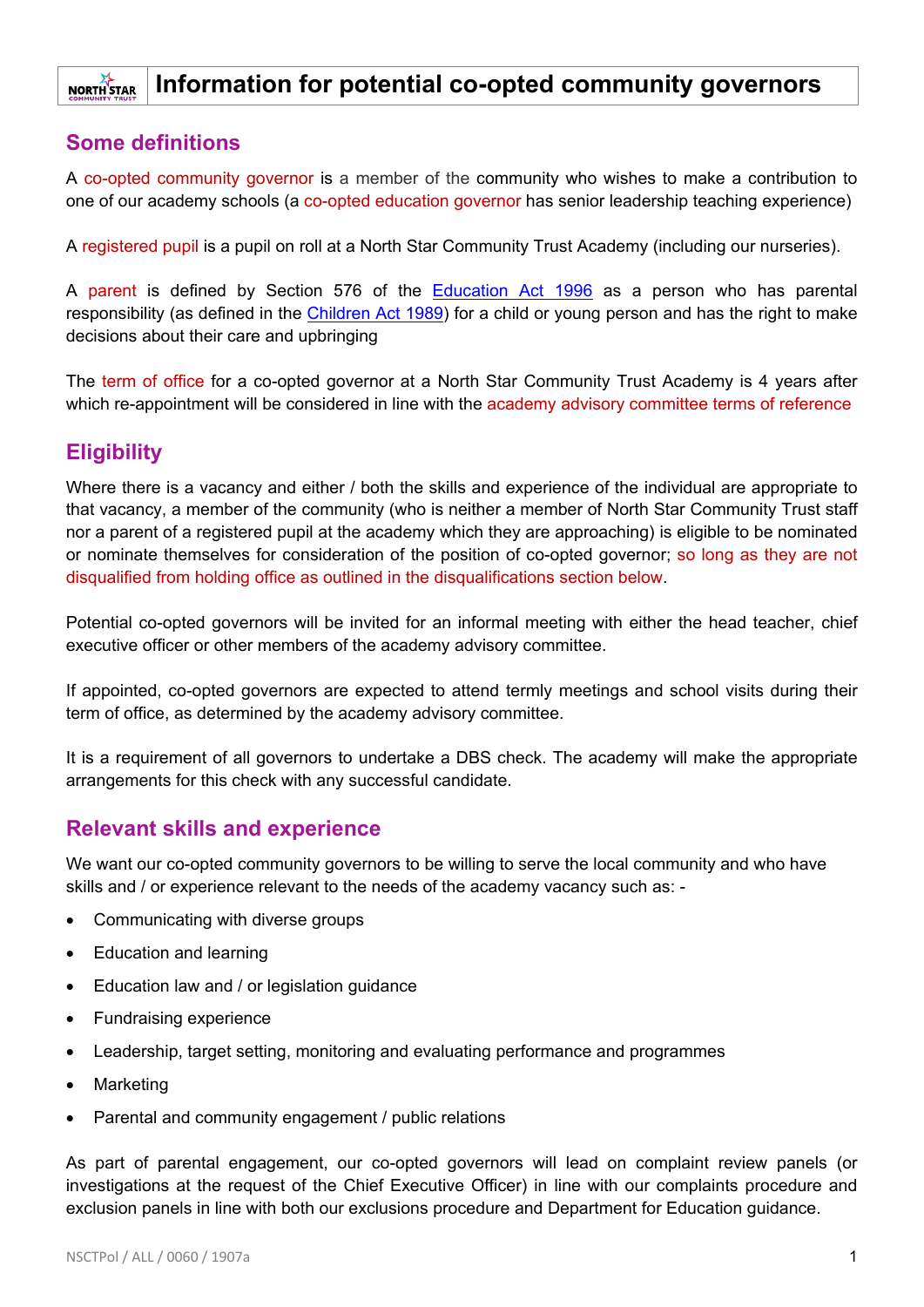Whilst they apply only in relation to maintained schools, North Star Community Trust aligns itself with [The School Governance \(Constitution\) \(England\) Regulations 2012](http://www.legislation.gov.uk/uksi/2012/1034/schedule/4/made) with regard to the disqualification of school governors. Please see below a non-exhaustive list of reasons a person may be disqualified from becoming a co-opted governor of a NSCT Academy: -

- they are employed by the Trust or paid to work more than 500 hours in any consecutive twelvemonth period and would otherwise be defined as 'staff';
- they are not aged 18 or over at the date of their appointment (no current pupil of an academy shall be a governor);
- they have previously been a governor in another capacity and were removed for continued nonattendance at meetings fewer than 18 months ago;
- Continued non-attendance at meetings;
- Refusal to engage with or complete the DBS check process;
- Included in the list kept under Section 1 of the Protection of Children Act 1999 (list of those considered by the Secretary of State as unsuitable to work with children);
- Subject to a direction of the Secretary of State under section 142 of EA 2002 (or any other disqualification, prohibition or restriction which takes effect as if contained in such a direction);
- Barred from regulated activity relating to children in accordance with Section 3(2) of the Safeguarding Vulnerable Groups Act 2006);
- Disqualified from working with children under sections 28, 29 or 29A of the Criminal Justice and Court Services Act 2000;
- Disqualified from registration under Part 2 of the Children and Families (Wales) Measure 2010 for child minding or providing day care;
- Disqualified from registration under Part 3 of the Childcare Act 2006;
- Detained under the Mental Health Act 1983;
- Has been sentenced to 3 months or more in prison (whether suspended or not and without the option of a fine) within the last 5 years before becoming a governor or since becoming a governor (whether in the UK or elsewhere);
- $\bullet$  Has received a prison sentence of 2 $\frac{1}{2}$  years or more within the last 20 years before becoming a governor;
- Has at any time received a prison sentence of 5 years or more;
- Has been convicted and fined for causing a nuisance or disturbance on education premises during the 5 years prior to or since appointment or election as a governor. Whilst it should still be declared, a conviction for an offence given by a court outside the UK, which would not have constituted an offence in the UK, will be disregarded;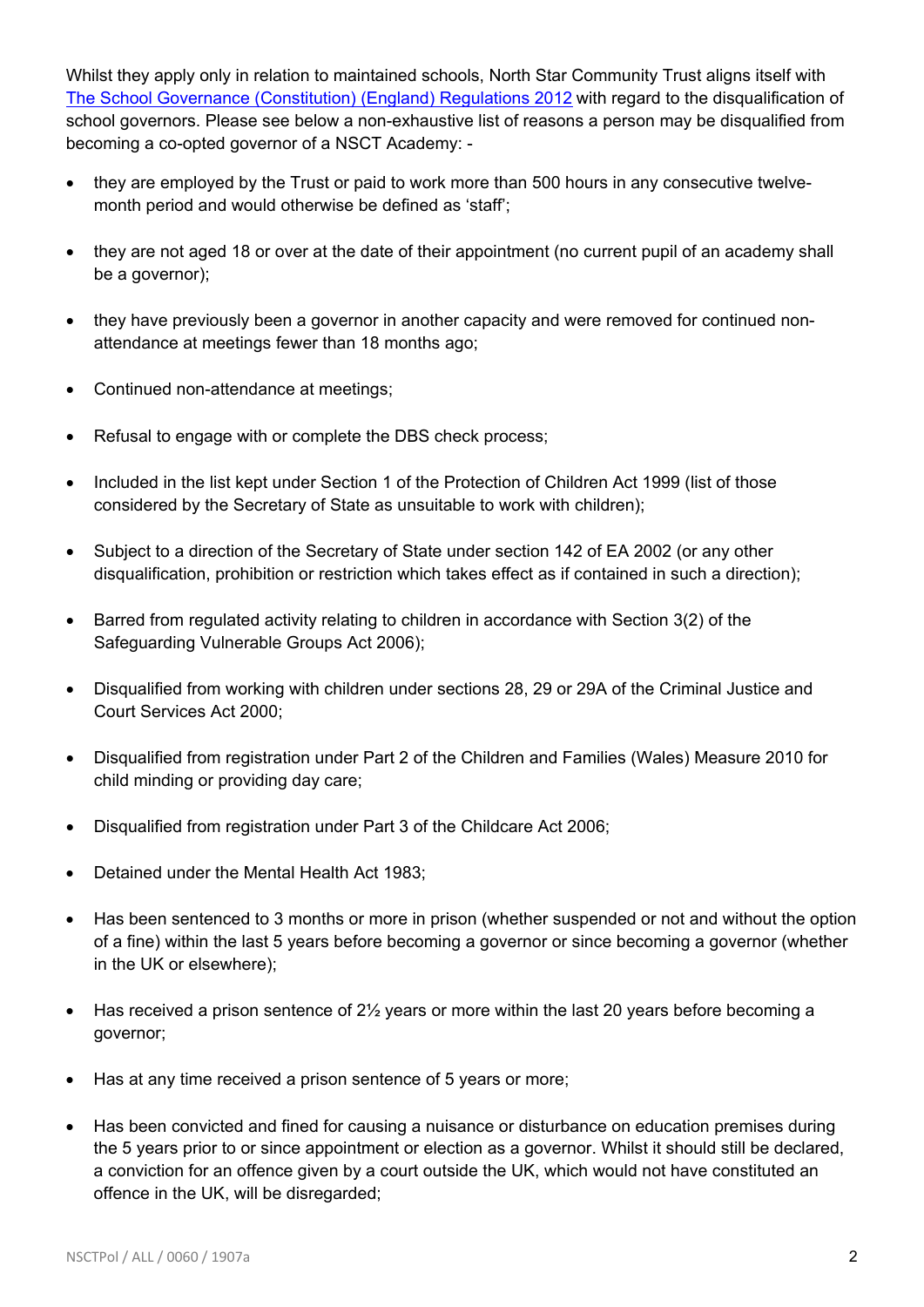- Their estate has been sequestrated and the sequestration has not been discharged, annulled or reduced or they are the subject of a bankruptcy restrictions order, an interim bankruptcy restrictions order, a debt relief restrictions order or an interim debt relief restrictions order;
- They are subject to a disqualification order or disqualification undertaking under the Company Directors Disqualification Act 1986, a disqualification order under part 2 of the Companies (Northern Ireland) Order 2002, a disqualification undertaking accepted under the Company Directors Disqualification (Northern Ireland) Order 2002 or to an order made under Section 429 (2)(b) of the Insolvency Act 1986 (failure to pay under county court administration order);
- They have been removed from the office of charity trustee for a charity by an order made by the Charity Commission or Commissioners of the High Court on the grounds of any misconduct or mismanagement, or under Section 34 of the Charities and Trustee Investment (Scotland) Act 2005) from being concerned in the management or control of any body.